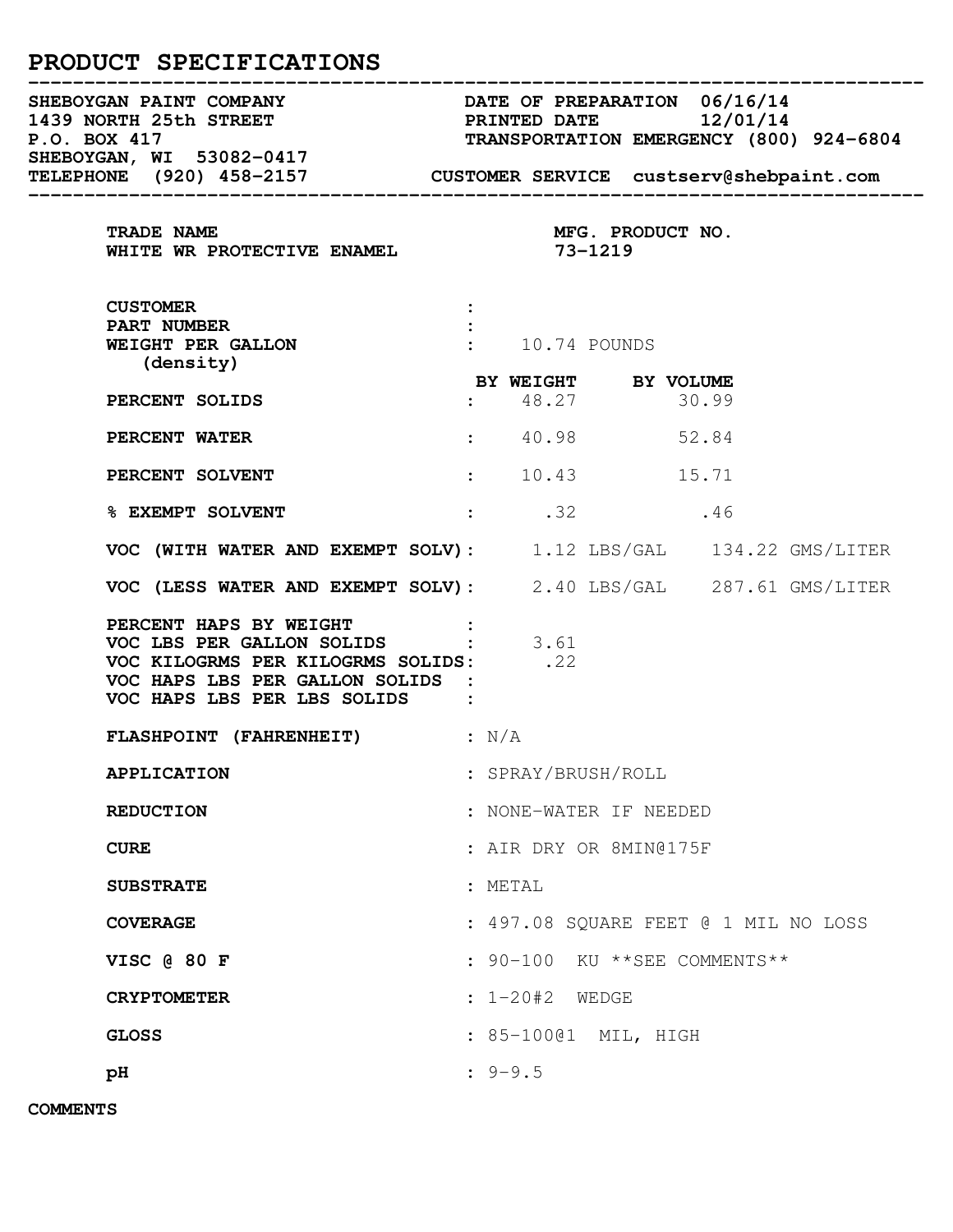# PAGE: 1

--------------------------------------------------------------------------------

## MATERIAL SAFETY DATA SHEET

|                                                                                                                                                                                                                                                                                                                                                | FOR COATINGS, RESINS AND RELATED MATERIALS                             |                                                                                                       |                                                                                                       |  |                                                               |                 |         |                           |                   |                                                         |  |  |
|------------------------------------------------------------------------------------------------------------------------------------------------------------------------------------------------------------------------------------------------------------------------------------------------------------------------------------------------|------------------------------------------------------------------------|-------------------------------------------------------------------------------------------------------|-------------------------------------------------------------------------------------------------------|--|---------------------------------------------------------------|-----------------|---------|---------------------------|-------------------|---------------------------------------------------------|--|--|
| HAZARD RATING                                                                                                                                                                                                                                                                                                                                  | 0 - MINIMAL<br>$1 - SLIGHT 4 - SEVERE$<br>2 - MODERATE                 |                                                                                                       | 3 – SERIOUS<br>$*$ - CHRONIC                                                                          |  |                                                               |                 |         |                           |                   |                                                         |  |  |
| HMIS RATING $\overline{H} = \times 2$ FLAMMABILITY - 0 REACTIVITY - 0                                                                                                                                                                                                                                                                          |                                                                        |                                                                                                       |                                                                                                       |  |                                                               |                 |         |                           |                   |                                                         |  |  |
| SECTION I                                                                                                                                                                                                                                                                                                                                      |                                                                        |                                                                                                       |                                                                                                       |  |                                                               |                 |         |                           |                   |                                                         |  |  |
| SHEBOYGAN PAINT COMPANY<br>1439 NORTH 25th STREET / P.O. BOX 417 TRANSPORTATION EMERGENCY (800) 924-6804<br>SHEBOYGAN, WI 53082-0417<br>TELEPHONE: (920) 458-2157                                                                                                                                                                              |                                                                        |                                                                                                       |                                                                                                       |  | DATE OF PREPARATION 06/16/14<br>EMAIL: custserv@shebpaint.com |                 |         |                           |                   |                                                         |  |  |
| PRODUCT CLASS                                                                                                                                                                                                                                                                                                                                  |                                                                        | TRADE NAME<br>WHITE WR PROTECTIVE ENAMEL                                                              |                                                                                                       |  |                                                               | MFG PRODUCT NO. |         |                           |                   |                                                         |  |  |
| SURFACE COATING                                                                                                                                                                                                                                                                                                                                |                                                                        |                                                                                                       |                                                                                                       |  |                                                               |                 | 73-1219 |                           |                   |                                                         |  |  |
| SECTION II - HAZARDOUS INGREDIENTS                                                                                                                                                                                                                                                                                                             |                                                                        |                                                                                                       |                                                                                                       |  |                                                               |                 |         |                           |                   |                                                         |  |  |
| NT INGREDIENT                                                                                                                                                                                                                                                                                                                                  | CAS#                                                                   | ACGIH TLV<br>PPM mg/m3 PPM mg/m3 PPM mg/m3 PPM mg/m3 VOLUM mm/HgDEGF Wght                             | ACGIH STEL                                                                                            |  | OSHA PEL OSHA CEILING LEL %                                   |                 |         |                           |                   | VAPOR PRESS % BY                                        |  |  |
| C Glycol Ether Compd. (skin)<br>A Secondary Butyl Alcohol<br>C Ammonia<br>NON-HAZARDOUS COMPONENT: Water 7732-18-5<br>Titanium Dioxide (dust) 13463-67-7 ----- 10.00 ----- ----- ----- 15.00 ----- ----- -----<br>Barium Sulfate (Barite)                                                                                                      | $111 - 76 - 2$<br>$78 - 92 - 2$<br>7664-41-7 25.00 17.00<br>13462-86-7 | 20.00 100.0<br>$100.0$ 300.0 ----- ---- 150.0 450.0 ----- ----- 1.700 12.50 @ 68. 3.94<br>----- ----- |                                                                                                       |  | a popular popular indicate popular                            |                 |         | $\qquad \qquad - - - - -$ |                   | 17.50 @ 68. 40.9<br>$--- 6$ $---$<br>$--- 0$ $--- 2.57$ |  |  |
| C -This toxic chemical is subject to the reporting requirements of both Section 313 of the Emergency Planning and Community<br>Right-to-Know Act of 1986 (40CFR372) and the Wisconsin Dept. of Natural Resources Administrative Code Chapter NR445.<br>VHAP = VOLATILE HAZARDOUS AIR POLLUTANT (VAPOR)<br>(skin) = OSHA Skin Absorption Hazard |                                                                        |                                                                                                       | HAP = HAZARDOUS AIR POLLUTANT (SOLID)<br>VOC content determined by EPA method 24.                     |  |                                                               |                 |         |                           |                   |                                                         |  |  |
| A -This toxic chemical is subject to the reporting requirements of Section 313 of the Emergency Planning and Community<br>Right-to-Know Act of 1986 (40CFR372).<br>HAP = HAZARDOUS AIR POLLUTANT (SOLID)                                                                                                                                       |                                                                        |                                                                                                       | VHAP = VOLATILE HAZARDOUS AIR POLLUTANT (VAPOR)<br>VOC content determined by EPA method 24.           |  |                                                               |                 |         |                           |                   |                                                         |  |  |
| SECTION                                                                                                                                                                                                                                                                                                                                        | III - PHYSICAL DATA                                                    |                                                                                                       |                                                                                                       |  |                                                               |                 |         |                           |                   |                                                         |  |  |
| BOILING RANGE 208-343 F                                                                                                                                                                                                                                                                                                                        | VOC KG/KG SOLIDS=.22<br>% HAPS BY WEIGHT=                              |                                                                                                       | VOC (WITH WATER AND EXEMPT SOLV) = $1.12$ LBS/GAL<br>VOC (LESS WATER AND EXEMPT SOLV) = $2.4$ LBS/GAL |  |                                                               |                 |         |                           |                   | 134 GMS/LITER<br>288 GMS/LITER                          |  |  |
| VAPOR DENSITY                                                                                                                                                                                                                                                                                                                                  |                                                                        | EVAPORATION RATE                                                                                      |                                                                                                       |  | %VOLATILE %VOLATILE                                           |                 | WEIGHT  |                           | SPECIFIC AVG SOLV |                                                         |  |  |

VAPOR DENSITY HEAVIER THAN AIR EVAPORATION RATE SLOWER THAN ETHER 51.73 69.01 10.7407 1.289 8.05

BY WEIGHT BY VOLUME PER GALLON GRAVITY DENSITY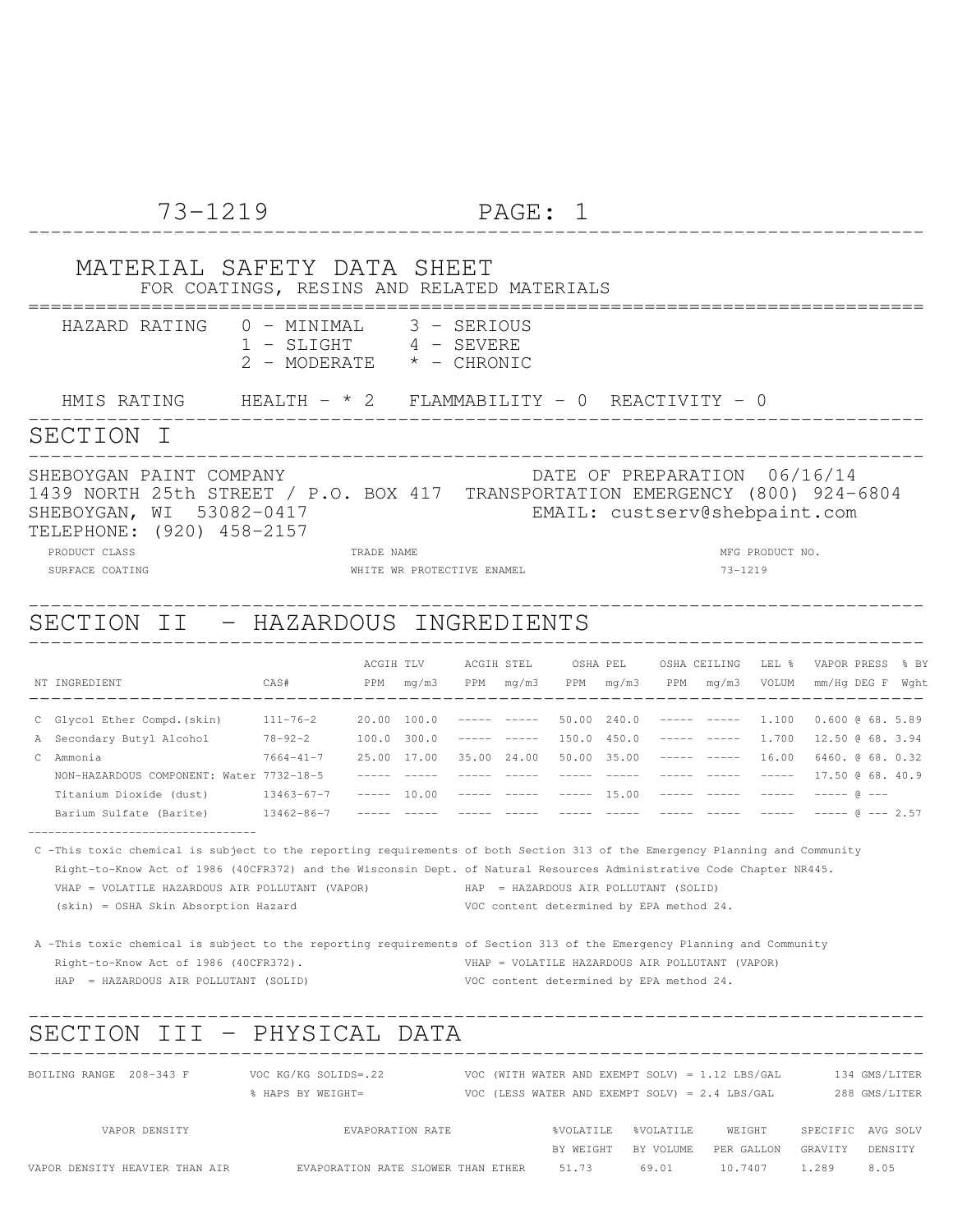# -------------------------------------------------------------------------------- SECTION IV - FIRE & EXPLOSION HAZARDS --------------------------------------------------------------------------------

PROPER SHIPPING NAME - WATER BASED PRODUCT, DOES NOT SUSTAIN COMBUSTION NONCOMBUSTIBLE (ASTM D4206) SHIPPING LABEL - KEEP FROM FREEZING LABEL FLASHPOINT N/A

EXTINGUISHING MEDIA: Water based product. Flashpoint for this product is listed as N/A or Not Applicable due to the presence of water. If water has boiled off, this product may exhibit properties of a Class II, IIIA, or IIIB liquid. If needed, extinguishing agents for Class B fires may be used.

# 73-1219 PAGE: 2

--------------------------------------------------------------------------------

UNUSUAL FIRE & EXPLOSION HAZARDS: Water based product. Sealed containers may explode if exposed to extreme heat. Frozen containers may expand and leak contents when thawed. Water soluble liquids are non-accumulators of static charge. Static protection precautions such as container bonding or grounding would not be necessary. Flash point listed as N/A or not applicable due to the presence of water.

SPECIAL FIRE FIGHTING PROCEDURES: Water may be used to cool closed containers to prevent pressure buildup. Keep people away from any fire fighting operations involving chemicals. Wear a self-contained positive pressure breathing apparatus in addition to full protective gear.

### -------------------------------------------------------------------------------- SECTION V - HEALTH HAZARD --------------------------------------------------------------------------------

EFFECTS OF OVEREXPOSURE: Irritation of the respiratory tract or acute nervous system depression characterized by headache dizziness, staggered gait, confusion, unconsciousness, coma. There is no applicable information available regarding the carcinogen potential for this product as a whole, however any relevant information regarding any ingredient's status as a potential, suspect, or confirmed carcinogen is listed in SECTION V of the MSDS.

Chronic overexposure may cause blood disorders or damage to the blood-forming system.

Chronic overexposure may damage the liver and/or kidneys, blood cells, cause cardiac sensations, hearing effects, and/or cause birth or fertility defects in lab animals.

Repeated and prolonged exposure to some solvents has been associated with permanent brain and nervous system damage. Intentional misuse by deliberately concentrating & inhaling vapors from this product may be harmful or fatal. This product contains ethylene glycol monobutyl ether which is on the New Jersey and Pennsylvania Right-to-Know List. CAS# 111-76-2

Chronic overexposure may cause damage to the liver, kidney, eyes, and/or respiratory system. This product contains 2-butanol or secondary butyl alcohol which is on the Massachusetts, Pennsylvania and New Jersey Right-to-Know Lists: CAS# 78-92-2

This product contains Titanium Dioxide, which is currently listed by OSHA and ACGIH as a nuisance dust hazard. Exposure Limits for Titanium Dioxide(dust): OSHA (PEL): TWA =15 mg/m3 (total dust) 5mg/m3 (respirable) ACGIH(TLV): TWA =10 mg/m3 (total dust).

Prolonged and continuous exposure to excessive concentration of dust of any kind without using a dust mask may have an adverse pulmonary effect on some people. This overexposure may result in coughing, sputum, and reduced lung capacity. Pre-existing asthmatic conditions may worsen. Persons with lung diseases should not work in dusty areas unless a physician certifies their fitness to wear a respirator. (OSHA 1910.134). Liquid paint does not readily release dust. MEDICAL CONDITIONS PRONE TO AGGRAVATION BY EXPOSURE: Preexisting eye, skin, central nervous system, digestive tract, and respiratory tract. May adversely affect persons with liver, kidney & blood forming organ disorders. ROUTE(S) OF ENTRY: Inhalation, skin contact absorption, eye contact. Products that are free-flowing liquids or pastes are not expected to have routes of exposure for dust. Dried product residue may exhibit dust inhalation hazards. INHALATION: May cause moderate irritation to the respiratory tract. Overexposure may have toxic and/or narcotic effects. May cause congestion, headache, dizziness, weakness, nausea, and/or drowsiness. FIRST AID: Remove to fresh air. If breathing is difficult, give oxygen. If not breathing, give artificial respiration and get emergency medical assistance. EYE CONTACT: Liquids or vapors may cause severe irritation and/or chemical burns to the eyes. Chronic overexposure may cause eye damage, conjunctiva or corneal injury. FIRST AID: Immediately flush eyes and eyelids with large amounts of water for 15 min. Hold eyelids apart to ensure flushing of the entire area. Get prompt medical attention. SKIN CONTACT: May cause moderate to severe skin irritation. May cause burning sensations, defatting and/or dermatitis. Chronic overexposure may cause skin cracking and/or eczema. FIRST AID: Remove contaminated clothing and shoes. Wash area with soap and water. Get medical attention as needed.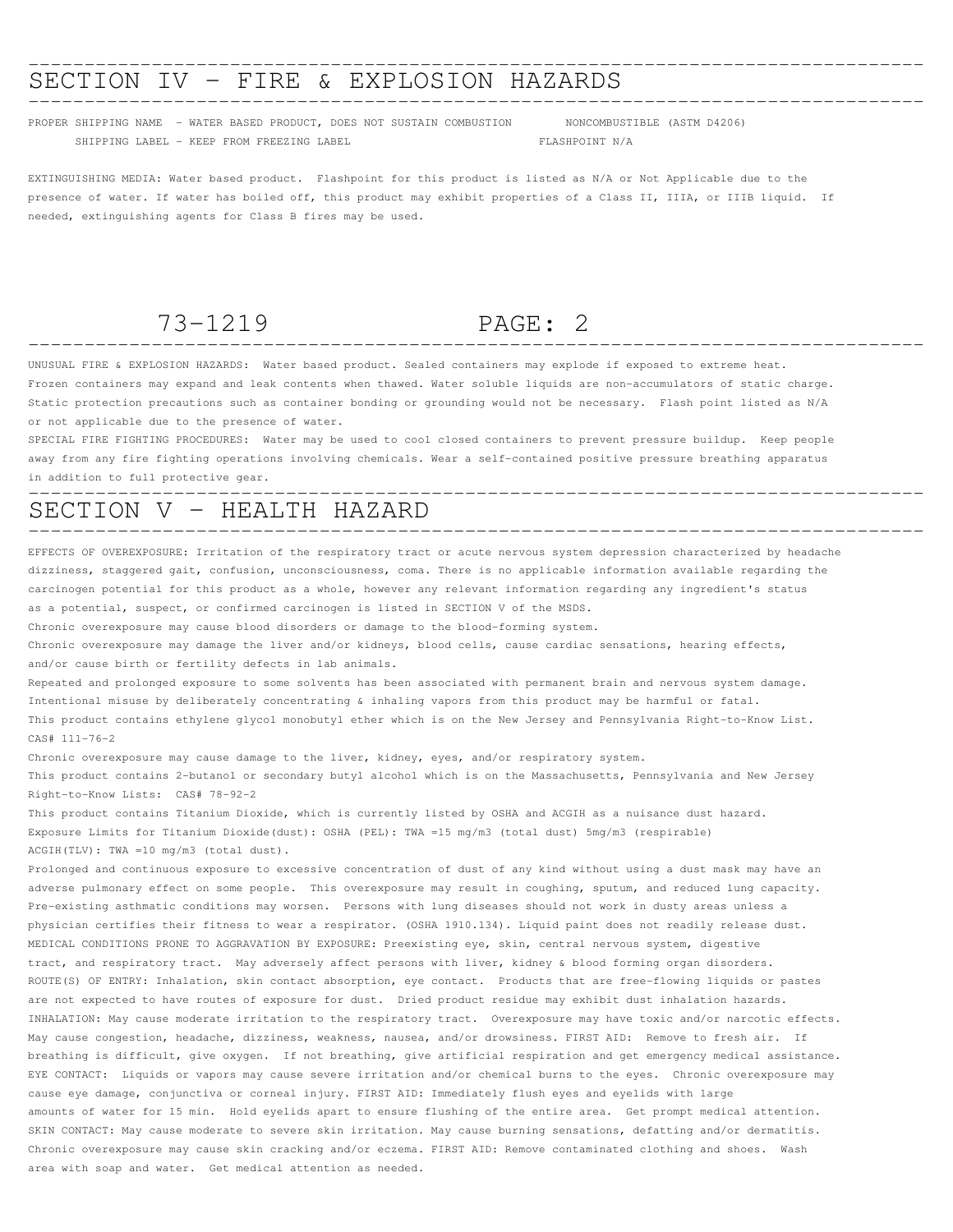SKIN ABSORPTION: May be absorbed through skin tissues. Chronic overexposure to the skin without using protective barriers (gloves, aprons, etc.) may cause toxic effects.

INGESTION: Single dose oral toxicity is low. May cause irritation to the gastrointestinal tract. Ingestion may cause nausea, discomfort, diarrhea, dizziness and vomiting. FIRST AID: DO NOT INDUCE VOMITING! Contents of this product pose an inhalation hazard. If aspirated into the lungs, may cause chemical pneumonitis and/or pulmonary edema which can be fatal. Never leave individual unattended, keep head low to prevent aspiration. SEEK IMMEDIATE MEDICAL ATTENTION! --------------------------------------------------------------------------------

#### SECTION VI - REACTIVITY DATA --------------------------------------------------------------------------------

#### STABILITY: \_\_\_\_UNSTABLE \_XX\_STABLE

INCOMPATABILITY (Materials to avoid): Keep away from all oxidizing materials, avoid strong acids & alkalis (caustics) and never distill solvents to dryness. Material can react violently under such conditions.

HAZARDOUS DECOMPOSITION PRODUCTS: Oxides of carbon, nitrogen and/or sulfur & other toxic gases and irritating vapors like aldehydes, amines, HCN,and incompletely burned hydrocarbons.

HAZARDOUS POLYMERIZATION: \_\_\_\_May Occur \_XX\_Will Not Occur

CONDITIONS TO AVOID: Container is not a pressure vessel. Never use pressure to empty. Use safe warehousing and handling procedures for drums, pails, containers, etc. Do not stack 5 gallon pails more than 5 high.

## 73-1219 PAGE: 3 --------------------------------------------------------------------------------

# -------------------------------------------------------------------------------- SECTION VII - SPILL OR LEAK PROCEDURES --------------------------------------------------------------------------------

STEPS TO BE TAKEN IN CASE MATERIAL IS RELEASED OR SPILLED: Dike spilled area and collect with inert absorbent material. If in a confined area, avoid breathing vapors and use a respiratory protection device (See Section VIII). Follow local, state and federal spill notification procedures.

WASTE DISPOSAL: Consult licensed waste handling and/or transportation facility. Follow local, state, provincial and federal waste regulations. Do not incorporate into municipal sewage treatment facilities. Empty containers retain product residue, follow label and MSDS warnings even after container is emptied.

# SECTION VIII - SAFE HANDLING & USE INFO

--------------------------------------------------------------------------------

RESPIRATORY PROTECTION: In outdoor or open areas with unrestricted ventilation, if needed, use NIOSH approved dust mask to protect from overspray airborne particulates. In restricted areas use NIOSH approved organic vapor respirator with dust particulate pre-filter. Supplied air systems or intrinsic safe PAPR systems with organic vapor protection may be used, consult OSHA respirator standard and check with a safety supplier for respirator system specifications. VENTILATION: Provide sufficient ventilation to keep dust/ airborne particulate and organic vapor concentrations below OSHA personal exposure limits (PEL). Remove all smoke, dust, or fumes formed by welding, flame cutting, sanding or grinding surfaces coated with this material. Provide proper respiratory protection if ventilation or exhaust is inadequate.

--------------------------------------------------------------------------------

SKIN PROTECTION REQUIREMENTS: Chemical resistant gloves are recommended, neoprene, nitrile, or butyl rubber. Cover as much of the exposed skin as possible with appropriate impervious clothing. If skin creams are used, keep the area protected by the cream to a minimum. Do not use skin creams to protect skin when working with acids or acid catalysts. EYE PROTECTION: Eye protection should be worn in any type of industrial operation. The use of chemical goggles and a full face shield to prevent splash from liquids is recommended. Contact lenses should not be worn.

OTHER PROTECTIVE EQUIPMENT: The use of chemical resistant protective suit is suggested. Avoid any skin contact with vapors, mists, or spray. Prevent contact of materials with clothing if possible. Remove and wash contaminated clothing before re-use. Use an industrial type professional cleaning service, do not wash at home. Do not wear contaminated clothing or shoes away from the workplace. Leather products contaminated with this product should be discarded. HYGIENIC PRACTICES: Emergency eye wash stations and safety showers are recommended. Wash hands prior to eating, using the washroom or smoking. Precautions must be taken so that persons handling this product do not breathe the vapors or have it contact the skin or eyes. In spray operations, protection must be afforded against exposure to both vapor and spray mist.

# SECTION IX - SPECIAL PRECAUTIONS

PRECAUTIONS TO BE TAKEN IN HANDLING AND STORAGE: Follow safe warehousing procedures. Avoid puncturing the container. Keep containers away from excessive heat. KEEP FROM FREEZING!

--------------------------------------------------------------------------------

--------------------------------------------------------------------------------